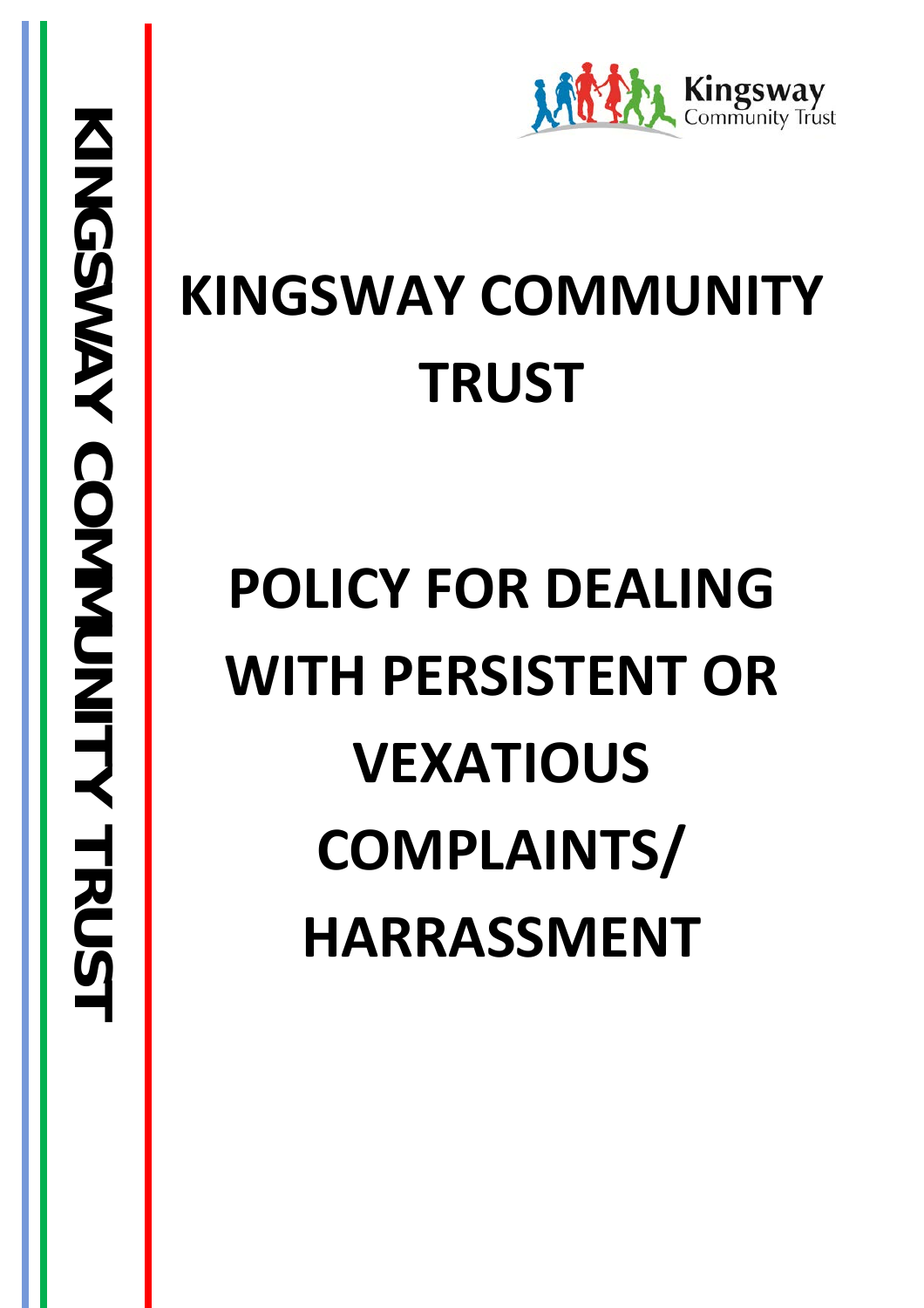# **Policy for Dealing with Persistent or Vexatious Complaints/Harrassment in School**

#### **INTRODUCTION**

The Executive Headteacher and staff deal with specific complaints as part of their day-to-day management of the school in accordance with the **Trust's Complaints Policy.**

The majority of complaints are handled in an informal manner and are resolved quickly, sensitively and to the satisfaction of the complainant.

However, there are occasions when complainants behave in an unreasonable manner when raising and/or pursuing concerns. The consequences are that the actions of the complainants begin to impact negatively on the day-to-day running of the school and directly or indirectly the overall well-being of the children or staff in the school. In these exceptional circumstances the school may take action in accordance with this policy.

For the purpose of this policy, the word school can be defined as Cringle Brook Primary School, Green End Primary School and Ladybarn Primary School.

#### **1. AIMS OF POLICY**

- 1.1 The aims of this policy are to:
	- Uphold the standards of courtesy and reasonableness that should characterise all communication between the school and persons who wish to express a concern or pursue a complaint;
	- Support the well-being of children, staff and everyone else who has legitimate interest in the work of the school, including governors and parents;
	- Deal fairly, honestly, openly and transparently with those who make persistent or vexatious complaints and those who harass members of staff in school while ensuring that other stakeholders suffer no detriment.

#### **2. PARENTS' EXPECTATIONS OF THE SCHOOL**

- 2.1 Parents/carers/members of the public who raise either informal concerns or formal complaints with the school can expect the school to:
	- a) Regularly communicate to parents/carers in writing:
		- How and when problems can be raised with the school;
		- The existence of the school's complaints procedure, and
		- The existence of the policy for dealing with persistent or vexatious complaints and/or harassment in Schools;
	- b) Respond within a reasonable time;
	- c) Be available for consultation within reasonable time limits bearing in mind the needs of the pupils within the school and the nature of the complaint;
	- d) Respond with courtesy and respect;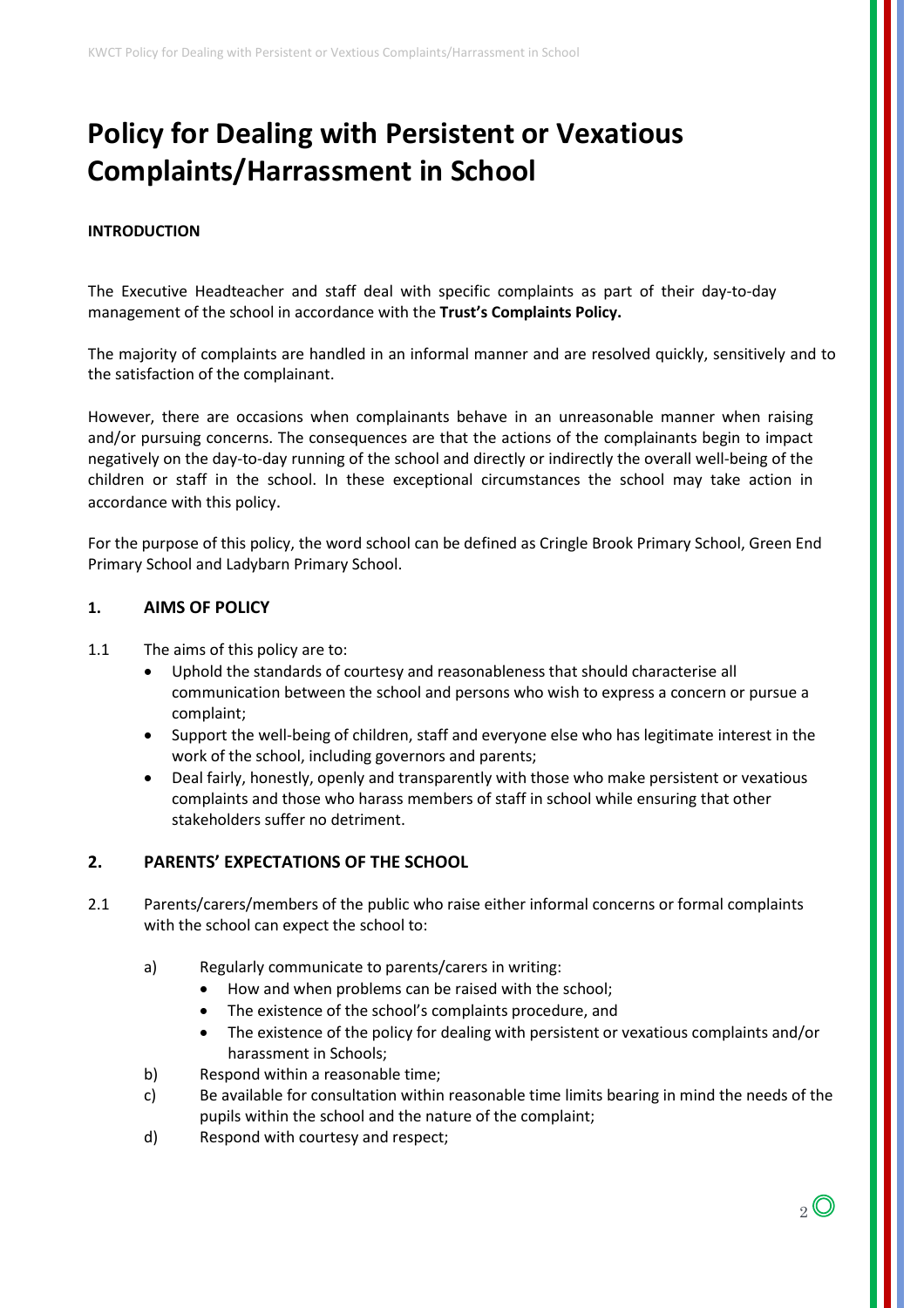e) Attempt to resolve problems using reasonable means in line with the Trust's complaints procedure, other policies and practice and in line with advice from the local authority (la) keep complainants informed of progress towards a resolution of the issues raised.

## **3. THE SCHOOL'S EXPECTATIONS OF PARENTS/CARERS/MEMBERS OF THE PUBLIC**

- 3.1 The school can expect parents/carers/members of the public who wish to raise problems with the school to:
	- a) Treat all school staff with courtesy and respect;
	- b) Respect the needs and well-being of pupils and staff in the school;
	- c) Avoid any use, or threatened use, of violence to people or property;
	- d) Avoid any aggression or verbal abuse;
	- e) Recognise the time constraints under which members of staff in schools work and allow the school a reasonable time to respond;
	- f) Recognise that resolving a specific problem can sometimes take some time;
	- g) (In the case of a complaint) follow the Trust's Complaints Procedure.

#### **4. WHO IS A PERSISTENT COMPLAINANT?**

- 4.1 For the purpose of this policy, a persistent complainant is a parent/carer or member of the public who complains about issues, either formally or informally, or frequently raises issues that the complainant considers to be within the remit of the school, and whose behaviour is unreasonable. Such behaviour may be characterised by:
	- a) Actions which are obsessive, persistent, harassing, prolific, repetitious;
	- b) Prolific correspondence or excessive e-mail or telephone contact about a concern or complaint;
	- c) Uses Freedom of Information requests excessively and unreasonably
	- d) An insistence upon pursuing unsubstantial complaints and/or unrealistic or unreasonable outcomes;
	- e) An insistence upon pursuing complaints in an unreasonable manner;
	- f) An insistence on only dealing with the Executive Headteacher on all occasions irrespective of the issue and the level of delegation in the school to deal with such matters;
	- g) An insistence upon repeatedly pursuing a complaint when the outcome is not satisfactory to the complainant but cannot be changed, for example, if the desired outcome is beyond the remit of the school because it is unlawful.
- 4.2 For the purpose of this policy, harassment is the unreasonable pursuit of such actions as in (a) to (g) above in such a way that they:
	- a) Appear to be targeted over a significant period of time on one or more members of school staff and/or
	- b) Cause ongoing distress to individual member(s) of school staff and/or
	- c) Have a significant adverse effect on the whole/parts of the school community and/or
	- d) Are pursued in a manner which can be perceived as intimidating and oppressive by the recipient. This could include situations where persistent demands and criticisms, whilst not particularly taxing or serious when viewed in isolation, have a cumulative effect over time of undermining confidence, well-being and health.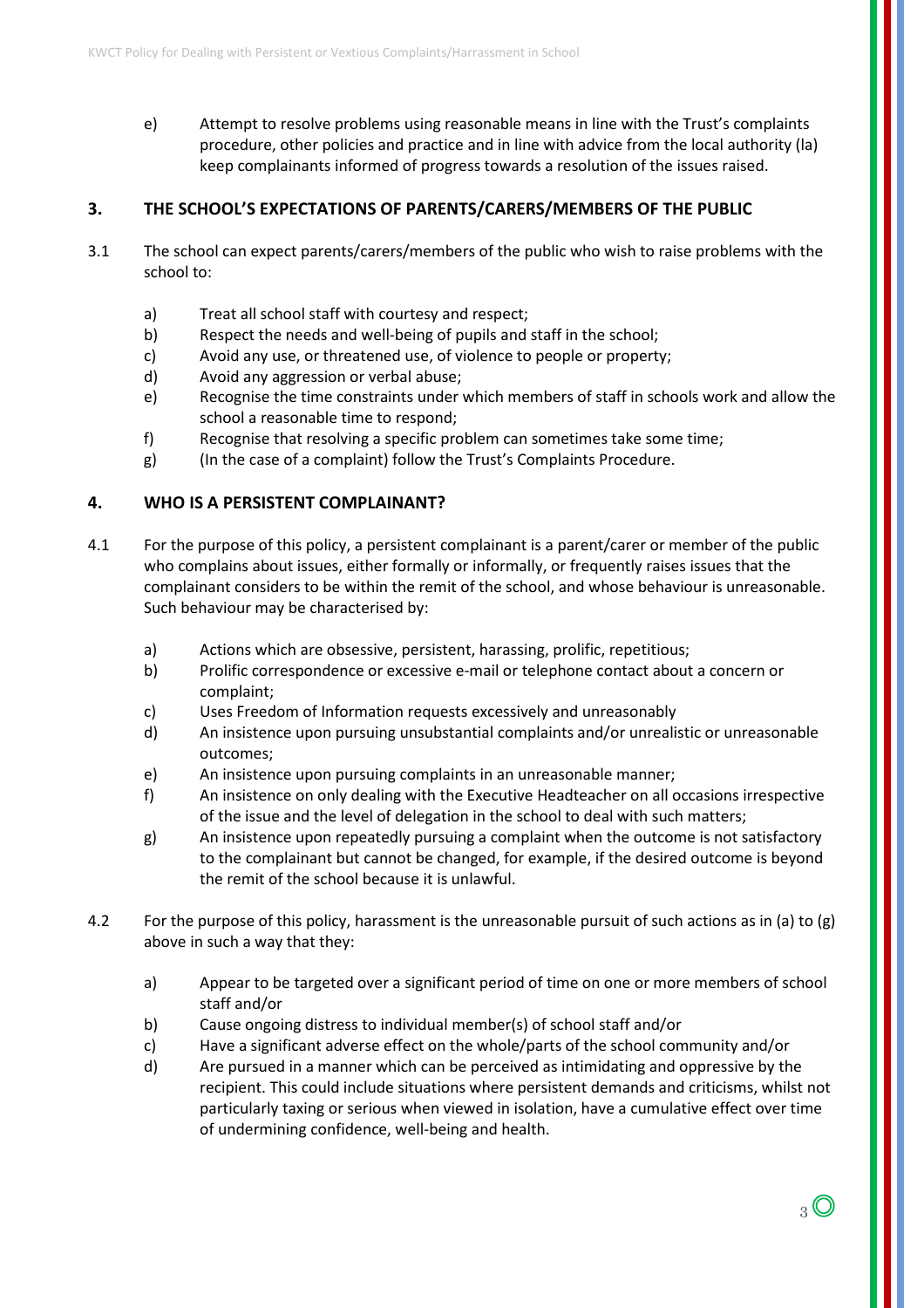### **5. THE SCHOOL'S ACTIONS IN CASES OF PERSISTENT OR VEXATIOUS COMPLAINTS OR HARASSMENT**

- 5.1 In the first instance the school will verbally inform the complainant that his / her behaviour is considered to be becoming unreasonable / unacceptable and, if it is not modified, action may be taken in accordance with this policy.
- 5.2 This will be confirmed in writing (Model Letter 1).
- 5.3 If the behaviour is not modified there will be a joint decision between the Chair of the Local Governing Body/ Vice Chair and the Executive Headteacher as to the actions (some or all of the following as necessary) to be taken having regard to the nature of the complainant's behaviour and the effect of this on the school community:
	- a) Inform the complainant in writing that their behaviour is now considered by the school to be unreasonable/unacceptable and, therefore, to fall under the terms of this policy (see Model Letter 2);
	- b) Inform the complainant that all meetings with a member of staff will be conducted with a second person present and that notes of meetings may be taken in the interests of all parties (see Model Letter 2);
	- c) Inform the complainant that, except in emergencies, all routine communication with the complainant to the school should be by letter only (see Model Letter 2);
	- d) (In the case of physical, or verbal aggression) take advice from the Trust HR Provider and consider warning the complainant about being banned from the school site; or proceed straight to a temporary ban;
	- e) Consider taking advice from the HR Provider on pursuing a case under Anti-Harassment legislation;
	- f) Consider taking advice from the the HR Provider about putting in place a specific procedure for dealing with complaints from the complainant, i.e. the complainant will not be able to deal directly with the Executive Headteacher/ Head of School but only with a third person to be identified by the LGB, who will investigate, determine whether or not the concern / complaint is reasonable or vexatious and then advise the Executive Headteacher accordingly.
- 5.4 Thus, based on 5.3f legitimate new complaints may still be considered even if the person making them is, or has been, subject to the Policy for Dealing with Persistent or Vexatious Complaints and/or Harassment in Schools. However, the school will be advised by the Trust HR Provider.
- 5.5 If a complainant's persistent complaining/harassing behaviour is modified and is then resumed at a later date within a reasonable period of time, the school may resume the process identified above at an appropriate level. In these circumstances advice may be sought from the Trust HR Provider.

#### **6. REVIEW**

6.1 The School will review as appropriate, and at a minimum once in a school year, any sanctions applied in the context of this policy.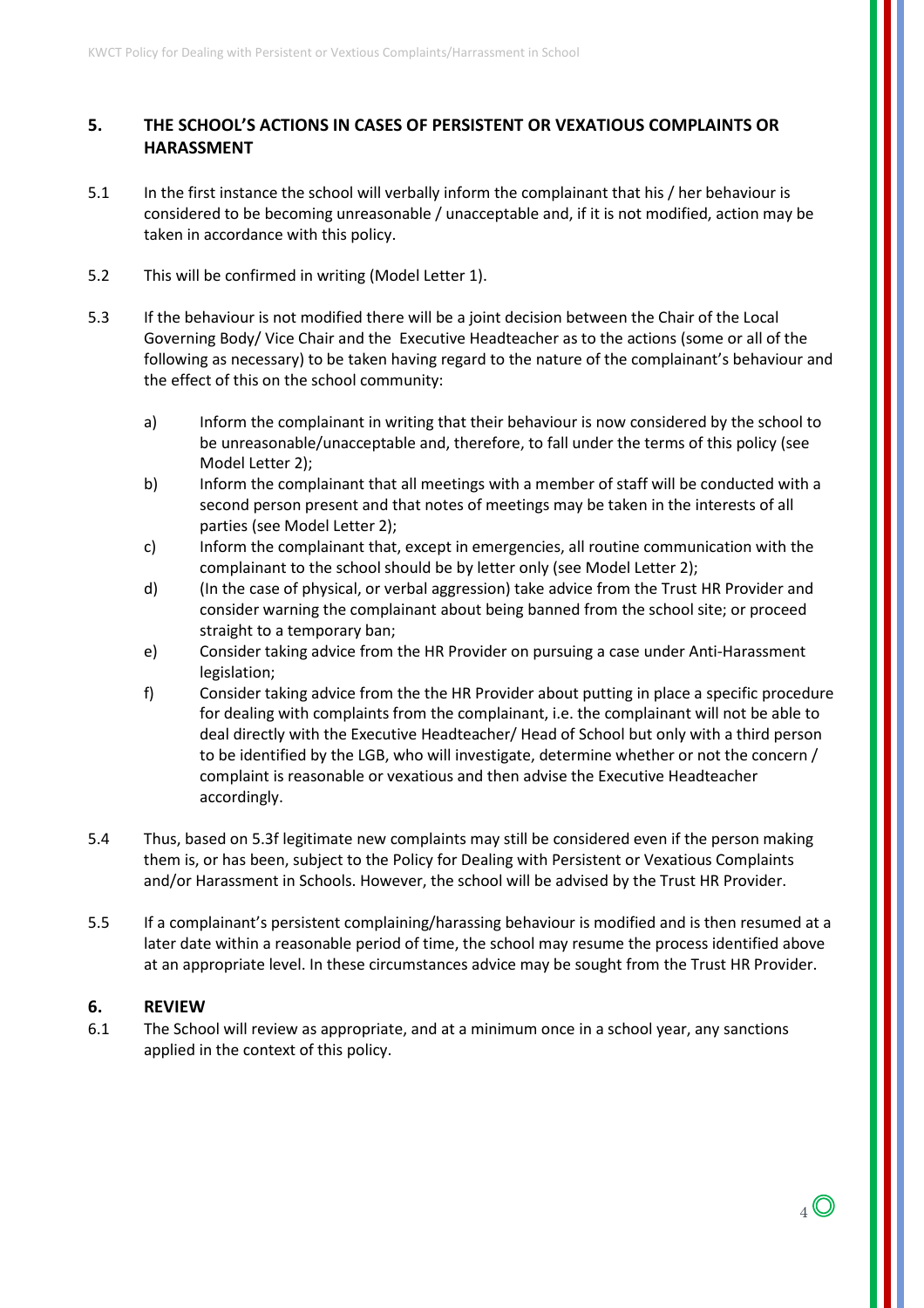## **MODEL LETTER 1:**

INITIAL LETTER INFORMING A COMPLAINANT THAT THEIR BEHAVIOUR IS CONSIDERED TO FALL BELOW A REASONABLE/ ACCEPTABLE STANDARD

RECORDED DELIVERY

Dear

This letter is to inform you that the school considers your actions in [describe actions, dates, behaviour] on ................ when you .................................... to be unreasonable/unacceptable [delete as appropriate].

We would ask you to bear in mind the fact that such behaviour on a school site can be disruptive and distressing to pupils, staff and parents/carers [delete if behaviour complained of did not occur on school site e.g. persistent use of e-mail, verbally abusive telephone calls].

We are aware that you have raised some concerns, and would advise you that these are usually dealt with most effectively through the School's Complaints Procedure.

At the moment we are dealing with these issues by [describe actions being taken to resolve concern].

Please note that the School's Policy for Dealing with Persistent or Vexatious Complaints/Harassment sets out standards of behaviour expected of all people in their dealings with the School. These include:

- behaving reasonably;
- treating others with courtesy and respect;
- resolving complaints using the school's complaints procedure;
- avoiding physical and verbal aggression at all times.

The Policy also indicates the steps that we may take if these standards are breached. These include:

- making special arrangements for meetings and communication with the school;
- considering a ban from the school premises;
- considering legal action.

I would ask that you allow school time to resolve the issues according to the correct procedures, and would assure you that we shall take every step to move this process forward as quickly as possible.

Yours sincerely Executive Headteacher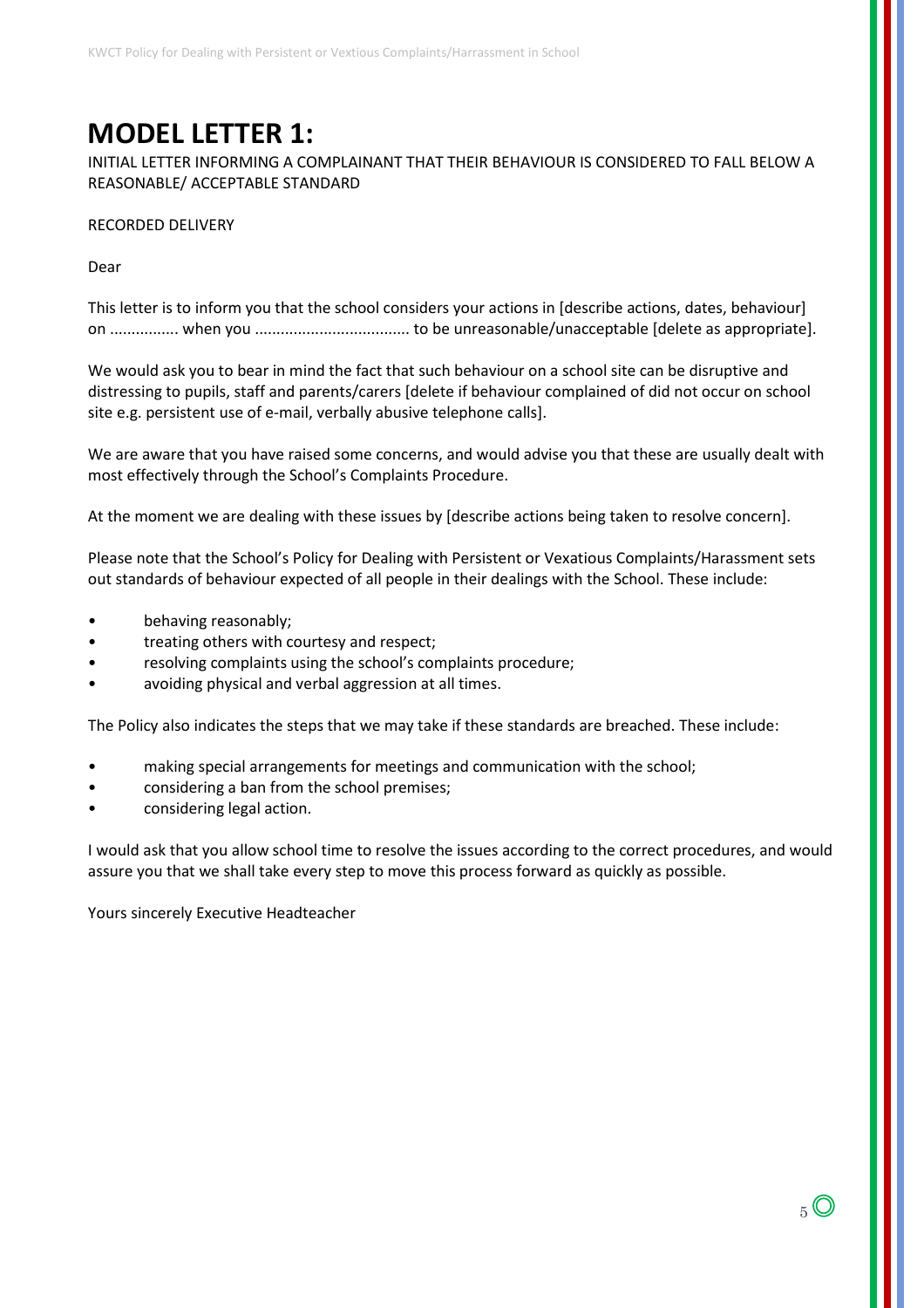# **MODEL LETTER 2:**

#### INFORMING A COMPAINANT THAT HIS/HER BEHAVIOUR IS NOW CONSIDERED TO FALL UNDER THE TERMS OF THE POLICY FOR DEALING WITH PERSISTENT OR VEXATIOUS COMPLAINTS/ HARASSMENT

#### RECORDED DELIVERY

Dear

You will recall that I wrote to you on [insert date] telling you that I felt your behaviour was unreasonable.

I am now writing to inform you that in view of your behaviour on [date], when you [describe actions/behaviour] it has been decided that the School's Policy for Dealing with Persistent or Vexatious Complaints/Harassment Policy will apply from the date of this letter.

In the circumstances I have made the following arrangements for your future contact with the school:

[\*Delete A or B as applicable]

\*A For the foreseeable future, should you wish to meet with any member of staff, I would ask you to note:

- (a) all routine communication, including any request for a meeting between you and the school, will be by letter only. Letters from you need to be addressed to
- ……………………………………………. at the school address; email correspondence will not be responded to;
- (b) an appointment will be arranged and confirmed in writing as soon as possible;
- (b) a third party from the school will be present;
- (c) in the interests of all parties, formal notes of this meeting may be made.

\*B For the foreseeable future, all meetings arising from any written communication with the school will not be conducted by a member of staff, but will be conducted by

……………………………………… representing the school. I would ask you to note:

- (a) all routine communication, including any request for a meeting between you and the school, will be by letter only. Letters from you need to be addressed to
- ……………………………………………. at the school address; email correspondence will not be responded to;
- (b) an appointment will be arranged and confirmed in writing as soon as possible;
- (b) a third party will be present;
- (c) in the interests of all parties, formal notes of this meeting may be made.

Exceptionally, these arrangements do not apply to any emergency involving [insert name of pupil] – in which case you should contact the school in the usual way.

While these arrangements are in place, with respect to normal access to information available on parents' evenings, this will be provided in a summary written report.

These arrangements take effect straightaway. If you wish to make a representation about the contents of this letter, which may include any expressions of regret on your part and any assurances that you are prepared to give about your future good conduct, you can do so by writing to me at the school by [state ten working days from the date of the letter]. If on receipt of your comments I consider that the arrangements outlined above should continue, you will be supplied with details of how to review a circumstance of your case.